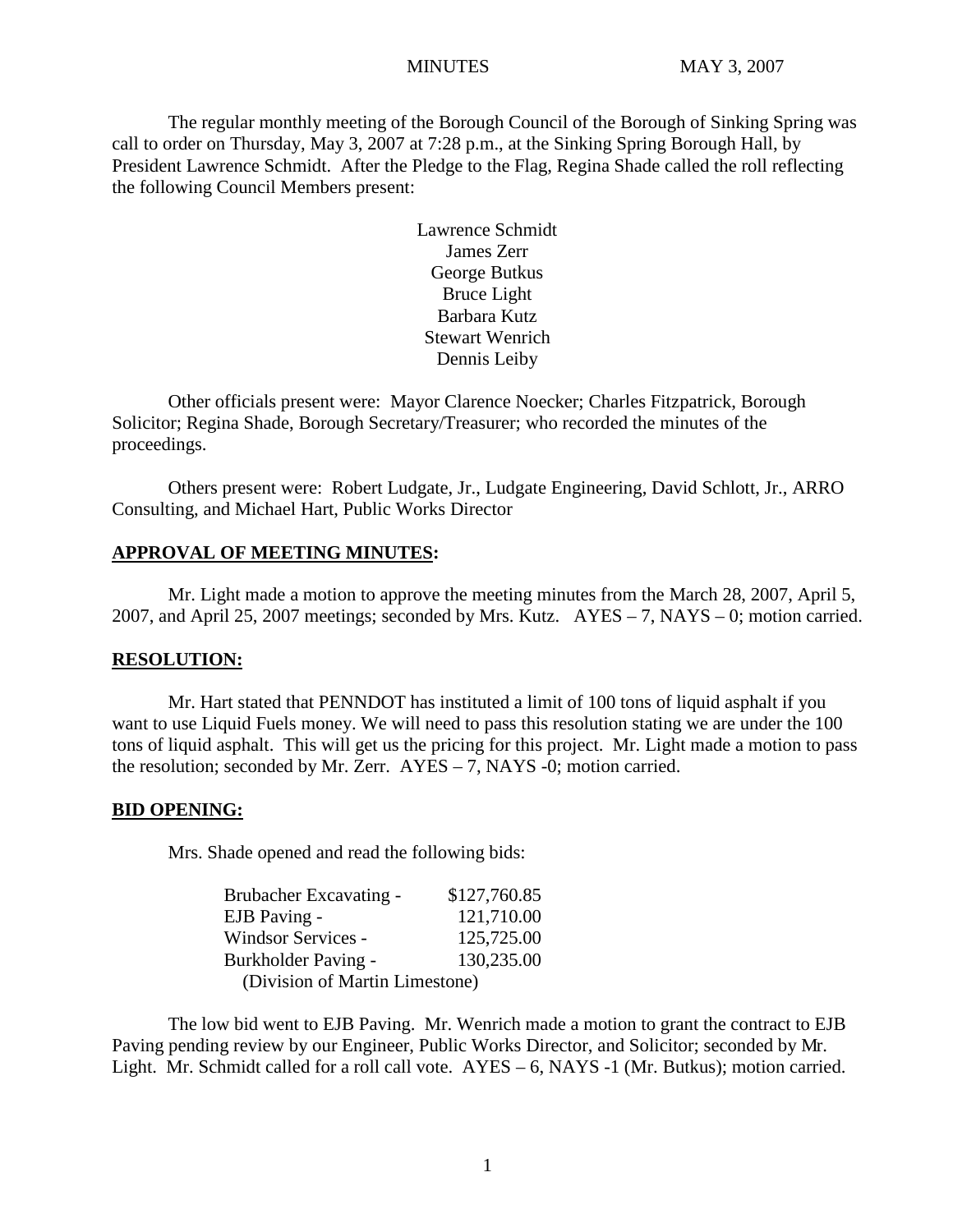#### **VISITORS:**

The first visitor was Mrs. Jeanette Dunkelberger. Mrs. Dunkelberger questioned why it would be necessary to move all the stacks of books to replace the carpeting. She feels since the carpet comes in blocks we should be able to cut the carpet to fit around the stacks of books instead of moving all of them. Mr. Leiby recommended she come to Council. A discussion ensued. Mr. Ludgate stated it can be cut around the stacks. It is Council's decision but down the road the Library must remember why there is no carpet under the racks. The new rug comes in squares and if they wear or become stained, all that would need to be done is replace the soiled or worn ones. The whole carpet will not have to be replaced. Mr. Wenrich feels this might change the installation costs as it will require the installers to do more work. Mr. Leiby feels it should be decided on by Council as we are paying for it. Mr. Ludgate stated this would be part of the piggy back contract. Mr. Ludgate feels there would be an "up" charge as there would be more work to this type of installation. Mr. Light questioned if this would be feasible. Mr. Ludgate stated if it is imperative that the Library stays open then you have your answer. It would be easier for the installer to have everything off the floor and just lay the carpet. Mr. Ludgate reminded Council there would be the cost of removing the books, storing, and replacing the books as well. A discussion ensued. Mrs. Kutz stated the cost of the carpeting would be \$14,706.00 according to the one (1) meeting she attended. Mr. Ludgate will get a price on the carpeting, doing it the original way and then piecing it around the racks. Mr. Butkus said that in addition to the carpeting we should check and see if there are civic groups lined up to move the books. Mr. Ludgate will report back to Council. The other question she had was whether Council will be voting on disbanding the Authority that evening. Mr. Schmidt said no.

The next visitor was Mrs. June Duncan of Broad Street. She wanted to discuss the plans for the golf course. She does not object to an over 55 community, but she does object to a three (3) story building going up in front of her and her neighbor's properties. Mr. Schmidt stated he spoke to her on a number of occasions and there has been no plans submitted. They did show a concept plan which had the building but nothing formal has been submitted. When plans are submitted they will go to the Planning Commission and then the process will begin. Mr. Ludgate explained how the process works if they submit plans to us. Mrs. Duncan stated she heard that improvements were going to be made to Broad Street. She wondered what those improvements were. Mr. Ludgate believes that the improvements she is talking about are the improvements to Penn Avenue as opposed to Broad Street. Mr. Zerr and Mr. Ludgate, Sr. met with officials from PENNDOT and they were referring to some changes along Penn and Cacoosing intersection. Mrs. Diane Yarger stated there is a height requirement mentioned in there of 45 feet. She feels this is extreme. She feels if an industrial firm in an industrial area needs to come to the zoning hearing board for a variance to put up a silo to 38 feet why would Council allow a building in a residential area to be 45 feet. Mr. Ludgate stated we do allow that height in our R-6 district. Mrs. Yarger feels this is way out of line for an R-1 district. Mr. Ludgate stated Council listened to a lot of testimony when they advertised for the hearings. Mrs. Yarger feels they should have been informed. Mr. Butkus questioned what the height limit is in an R-1 district. Mr. Ludgate said 35 feet. A discussion ensued. They questioned how it got passed. Mr. Fitzpatrick stated it has not past yet. He continued that this height has been in the ordinance since he became involved in the process. The Ordinance went before our Planning Commission, the Berks County Planning Commission, and it went before Council in public hearings. Mrs. Duncan and Mrs. Yarger stated they did not receive notice of the meetings. Mr. Fitzpatrick stated we gave notice in accordance with the law. It was advertised in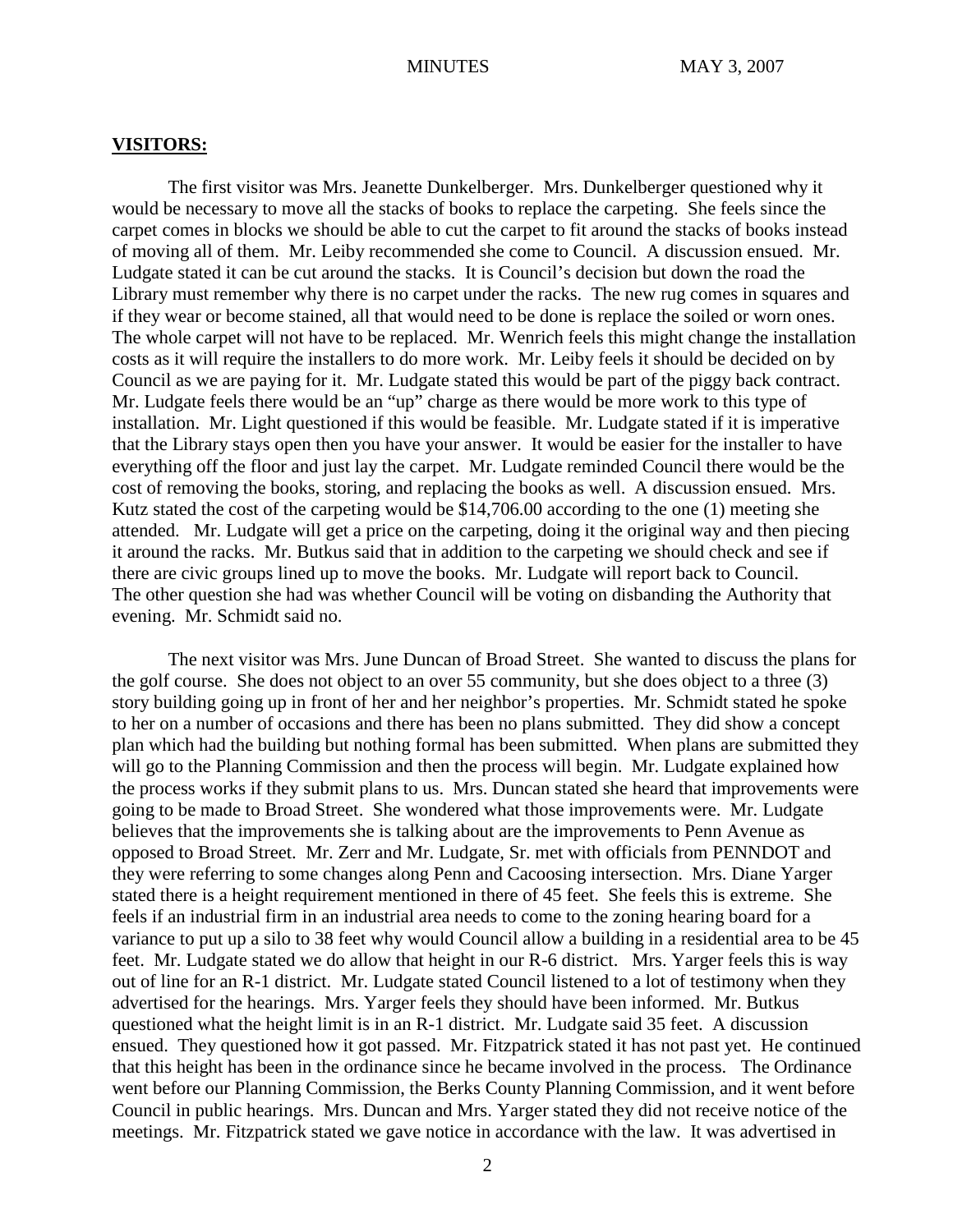#### **VISITORS(cont'd):**

the newspaper two (2) consecutive weeks and we did that. They feel we should notify the property owners. Mr. Fitzpatrick stated it is advertised in the way it was supposed to be. A discussion ensued as to how the Ordinance was advertised. In the advertisement it stated that a full copy of the Ordinance was at the Borough Hall, and at the Berks County Law Library. It was for review a good six (6) months at least. Mrs. Yarger questioned why they should read the paper every night to see if Council is going to allow for a three (3) story building. She feels we should have mailed all the residents a personal letter. Mr. Ludgate stated the public meetings that were held were very well attended. They were not sparsely attended. Mrs. Yarger stated that you must let surrounding residents know when a zoning hearing is to take place. Mr. Ludgate explained the difference. Mrs. Yarger feels this is more than a zoning variance. We advertised twice for the meeting. Another discussion ensued. Mr. Fitzpatrick stated if conditional use is granted then they have the right to build the three (3) story building. He does not feel we can force them to come in under the 45 feet. Mr. Ludgate stated the reason for the meeting tonight is whether Council should amend the ordinance. Mrs. Duncan feels Council should not amend the Ordinance. Mrs. Yarger feels Council should not pass this and revisit the Ordinance. They would like to have more input into this. Mr. Ludgate stated that the Planning Commission meetings are advertised. They are public meetings. Mrs. Duncan stated they do not understand what they are talking about. The Planning Commission is where this starts. There were people who attended the public hearings. The room was full, so people did know about this. Mrs. Duncan stated this is being spread by word of mouth and it should not be. Mr. Schmidt stated they do advertise it; we post it, what else should we do. He continued do you think we should knock on everyone's door and tell them what is being considered? She feels that everyone within 500 feet should be notified. Mr. Fitzpatrick stated we advertise the way the law requires. The law requires that when you amend the Ordinance you provide notice of a hearing. You put two (2) notices in the newspaper. We did that; we had a hearing. We did it again; we had another hearing. Then Council decided a third time to advertise for enactment. We advertised three (3) times for the Ordinance and held four (4) meetings to discuss the issue and this is all after the Planning Commission met to review it. Mr. Fitzpatrick said the Planning Commission considered it very seriously. They reviewed it and recommended it to Council. Mr. Fitzpatrick explained the difference between a zoning variance and a conditional use change to an Ordinance. A conditional use comes before Council and zoning variance comes before the Zoning Hearing Board. Mrs. Yarger did not care about the other conditions. Her concern was changing it from 35 feet to 45 feet. She does not want to see that happen. Mr. Fitzpatrick stated they must pass the Ordinance in the form it was advertised. We could amend it but we would then have to readvertise the notice for adoption. Mrs. Duncan still does not want that building in front of her house. Mr. Fitzpatrick again stated that Council had hearings to discuss this and nothing was said about the height at that time. Nobody complained about the height, not one (1) person. Mrs. Duncan was in Florida but she heard that at those hearings the people from down at the other end of Broad Street were there. She feels they would not complain as this will not impact them. It won't be built in front of their house, she continued. Mrs. Duncan continued to talk about the height of the building. Mrs. Kutz asked if she saw pictures of the buildings. Mrs. Duncan stated she went to Stackhouse and saw the plans. Mr. Scott Robitzer stated that the top of the clubhouse currently is higher than three (3) stories. Mrs. Yarger stated that was a far distant from her. Mrs. Duncan stated that Mr. Michael McCormick didn't want the building any smaller or farther away because they are going to use that for marketing purposes. Another gentleman feels that Council is oblivious to the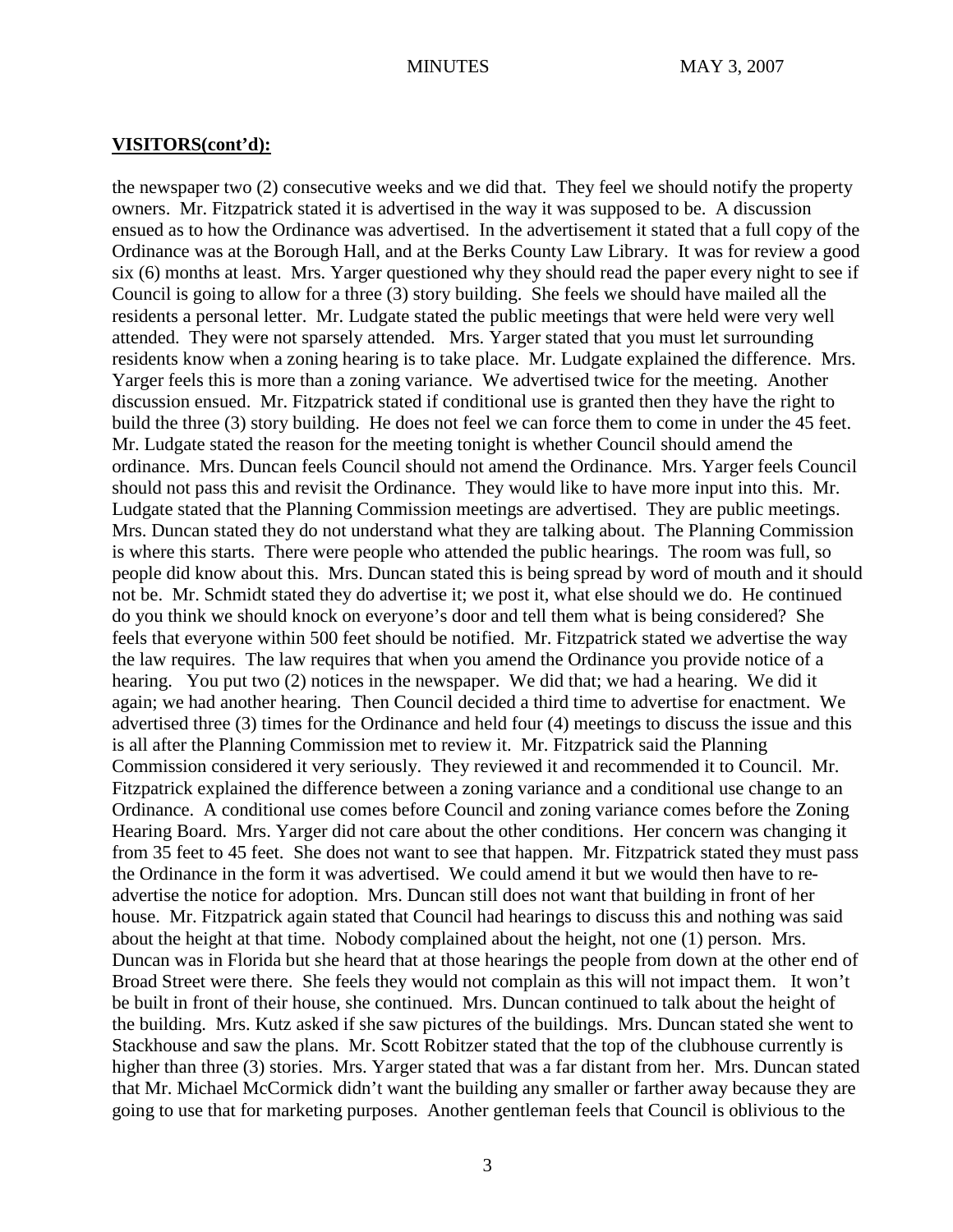#### **VISITORS (cont'd):**

concerns the people that live across the street from the proposed building have. Mr. Maras, Attorney for Traditions, stated they attended a lot of Planning Commission meetings. They originally wanted the building to be 48 feet; however the Planning Commission stated no higher than 45 feet. He continued that the location or height of the building has nothing to do with marketing. People will only see a rooftop. In addition, there will be additional setbacks and plantings. This is not right up against the property line on Broad Street. Mrs. Yarger stated it is only 150 feet. Mr. Maras then displayed how far 150 feet is. The trees are going to stay. A conditional use hearing or hearings will be held. They will be back here for those hearings as well. Mrs. Duncan asked Council to please not do this to them. They have their life savings tied up in their home or homes. Mrs. Kutz asked them what they would like to see go in there. Mrs. Duncan doesn't mind the over 55 community. Mr. Leiby stated there was a proposal for a shopping center. Mrs. Yarger stated that Council keeps talking about a shopping center; however she believes that is just a red herring. Mr. Leiby stated that Mr. Ludgate, Sr. testified about it. Mr. Zerr stated he went to a meeting with PENNDOT regarding this issue. Mr. Zerr would like to see it go commercial as he ran on revitalizing Penn Avenue and having that zoned commercial would help the tax base. Once again Mrs. Duncan feels Council is not being considerate of its residents. Mr. Schmidt stated we are moving on; this will be voted on later in the meeting.

The next visitors were Julieann and Neil Putt. They live at 58 Evans Avenue. She has two (2) issues to discuss. One (1) is the noise level at the fire company and the other is the speeding on Ruth Street. During the last year when the fire company hosts a live band the noise level has increased. At first she thought she was the only person who was annoyed by the sound; however now since more live bands are being booked and she has spoken to other people, she finds she is not the only one concerned. They are concerned how loud it will be when they begin opening their windows. Contacting the police does not seem to be very effective to this point, she continued. She was wondering what recourse they have if it keeps on being a nuisance. Mr. Butkus knows this issue has come up before but he was wondering if anyone has contacted the fire company to see if this can be worked out before anything too drastic is done. Mr. Zerr stated this is a sensitive issue and he is not prepared to make a statement. It is more than a noise level issue. It is being worked on. Mr. Schmidt stated that they should continue to call the police. The second issue is the speeding on Ruth Street. She believes that Ruth Street from Evans Avenue to Willow Glen Park is being used as a drag strip. They rev up their engines and speed down. Mr. Zerr stated that they are aware of this problem as well. Mrs. Putt does not believe this is tied in with the social hall at all. Mr. Zerr stated it is a separate issue. It does take time. They thanked Council for allowing them to voice their concerns.

#### **COMMUNICATIONS:**

Mrs. Shade read a letter dated May 3, 2007 Deb and Harold Dietrich. They were still concerned about the noise coming from the social quarters of the fire company when bands perform. A discussion ensued as to the decibel level and how high it can be. Mr. Ludgate stated 64 dB at the property line is acceptable. A discussion ensued as to decibel levels. Mr. Fitzpatrick feels that this should be turned over to the police department. The Borough does not have a decibel meter. Mr. Zerr gave Mr. Fitzpatrick of our current Ordinance regarding decibels. Mr. Ludgate reviewed the Ordinance we currently have and explained how to interpret them. Mr. Fitzpatrick will look into this. Mr. Hart stated an average decibel meter is about \$400. We then need to have it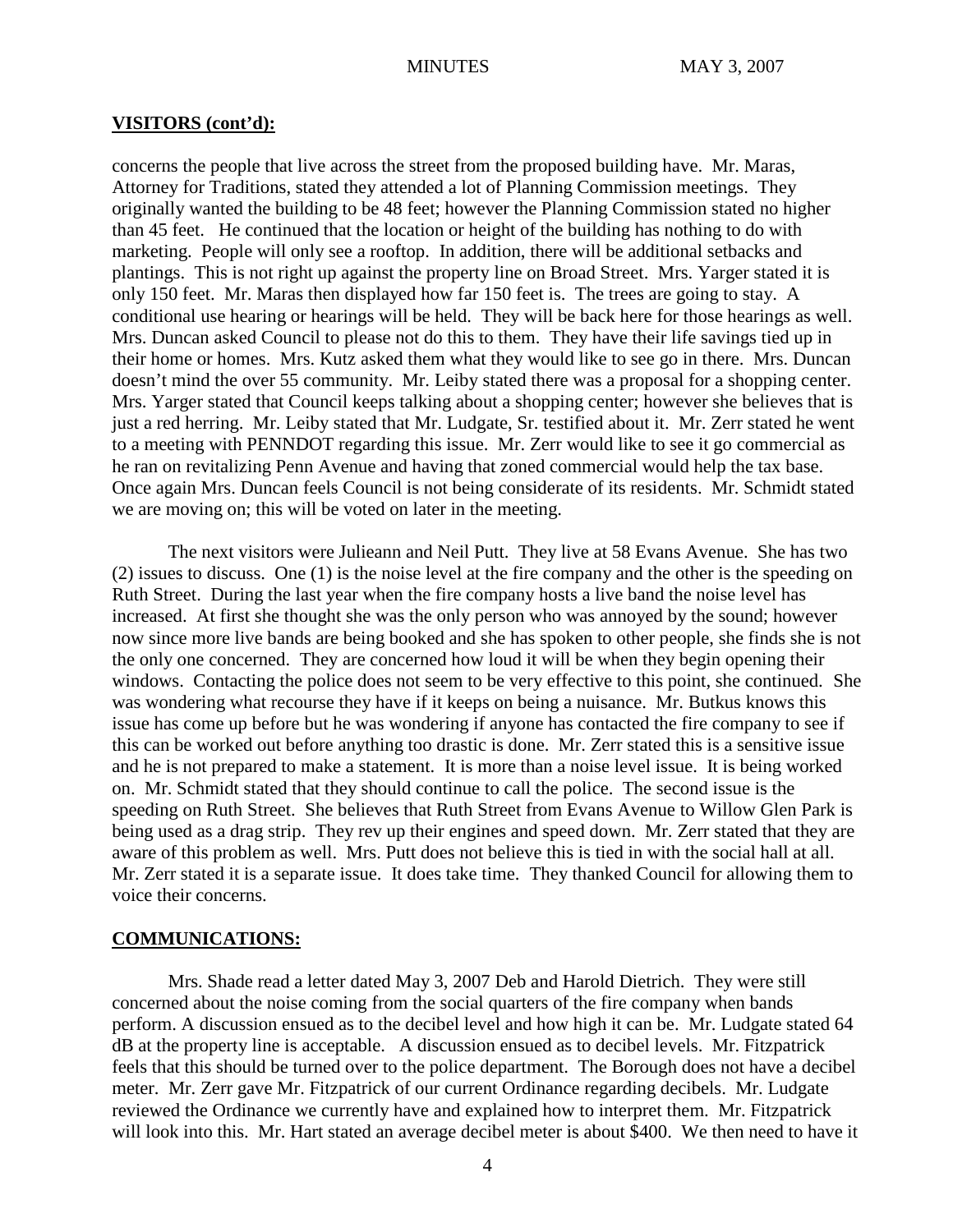# **COMMUNICATIONS(cont'd):**

calibrated and certified. Mr. Ludgate agrees, it is to the Borough's advantage to have one for zoning issues. Mr. Wenrich made a motion to purchase a decibel meter and have it calibrated and certified; seconded by Mr. Light.  $AYES - 7$ , NAYS – 0; motion carried.

# **APPROVAL OF BILLS:**

Mr. Light made a motion to pay all the bills; seconded by Mrs. Kutz.  $AYES - 7$ , NAYS – 0; motion carried.

# **MILLER ENVIRONMENTAL REPORT:**

Mr. Hillibush gave the report for April, 2007. The staff completed the routine operation and maintenance duties, responded to twenty one (21) PA One calls. There were no service calls during the month. The staff read the collection system flow meter five (5) times. The plant was placed in storm mode on April 15, 2007 and taken out of storm mode on April 22, 2007. The staff televised two (2) laterals. The staff set up the I&I Spy Units. They are scheduled to be retrieved approximately the second week of May. The staff flushed 1,195 feet of sanitary sewer main. They serviced and inspected the collection system bio augmentation meters during the month. They loaded the harvested reeds into dumpsters and sent them to the landfill. The new clarifier drive gearbox was received during the month. As per the agreement with the Township of Spring, Miller Environmental installed marking posts complete with manhole numbers on the manholes, which run parallel to Sinking Spring on the Cacoosing Interceptor during the month. The scum pump parts will take about nine (9) weeks to get the power cord and cap. He talked to them about one (1) month ago. As soon as the one (1) is complete they will pull the other. Mr. Fitzpatrick stated the percentages were wrong. They should be as follows: Sinking Spring – 74.6%, Lower Heidelberg – 16.3%, and South Heidelberg – 9.1%. Mr. Hillibush stated he will make the corrections.

# **REPORTS OF COMMITTEES AND OFFICES:**

Mr. Schmidt questioned if any Councilpersons had a report this month.

# **SEWER AND SANITATION – GEORGE BUTKUS:**

Mr. Hillibush would like approval to move ahead with getting the parts for the maintenance of the one (1) clarifier. In addition, he would like to authorize ARRO to draw up specs for the catwalk over the digester. It needs to be sandblasted, painted and any other maintenance that might need to be done to it. They are both included into the budget. Mr. Butkus made a motion to authorize Mr. Hillibush to order the pieces he needs for the bottom of the clarifier; seconded by Mr. Leiby. AYES – 7, NAYS – 0; motion carried. Mr. Butkus made a motion to authorize ARRO to draw up the specs for the repair of the catwalk over the digester; seconded by Mr. Leiby. AYES – 7; NAYS – 0; motion carried.

The open house will be in June.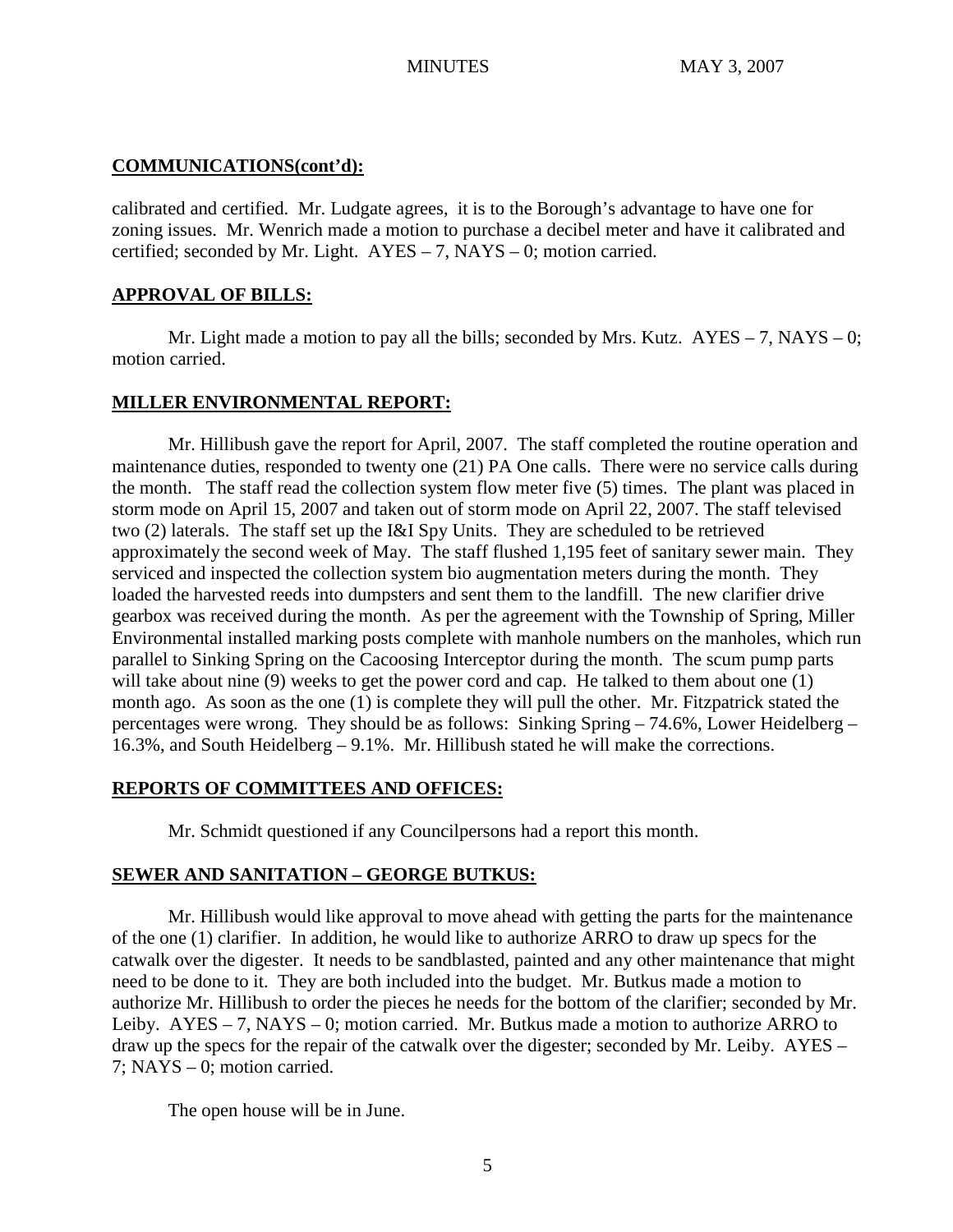## **PUBLIC SAFETY – JAMES ZERR:**

Mr. Zerr said there will be a pre-construction meeting Tuesday, May 8, 2007 at 9:00 a.m. in South Heidelberg for the Rt. 422 Corridor project.

The Task Force will meet May 8, 2007 at 7:00 p.m. This is the ongoing talks about the merging of the Sinking Spring, Wernersville, and Lower Heidelberg Township's fire departments.

On Wednesday, May 16, 2007 there will be a Safety Committee meeting.

Mr. Zerr received two (2) requests for handicap spaces one (1) at 635 Vester Place and another at 108 Spring Crest Boulevard. Mr. Zerr made a motion to grant two (2) handicap spaces, one (1) to 635 Vester Place and the other to 108 Spring Crest Boulevard; seconded by Mr. Wenrich. AYES – 7, NAYS – 0; motion carried.

Under the admin portion there are some items that need to be discussed. He requested an executive session before the meeting adjourns.

## **LIBRARY – DENNIS LEIBY**

Mr. Leiby stated there was a discussion at the last Library meeting that the lighting in the back parking lot was not sufficient. Mr. Schmidt stated we had discussed this before and it was decided it was hard to add lighting as we would need to put in another pole. There was some discussed about putting lighting on the building. Mr. Hart said we could put wall packet units up that would illuminate the back of the lot. Mr. Butkus made a motion to authorize Mr. Hart to get numbers for the next month on what the cost would be; seconded by Mr. Leiby. AYES – 7, NAYS – 0; motion carried. Mr. Light had a discussion with Mr. Hart about adding lighting to the side of the building as well. He feels it is dark and on nights when we have meetings it is hard to see. Mr. Hart will put together a proposal for lighting on both the side and the back.

## **UNFINISHED BUSINESS:**

The first item on the agenda was the Ordinance for Mutual Aid. Mr. Fitzpatrick reviewed what the Ordinance would cover. He explained the Ordinance. The agreement is between the Borough, Spring Township, Wyomissing Borough and West Reading Borough. Each police force would assist the other when called upon due to emergency. Mr. Zerr stated this is first of its kind in the County. Mr. Fitzpatrick stated none of the municipalities may take advantage of this by not hiring enough personnel. The intent is for emergency situations only. Mr. Leiby questioned who decides what is an emergency? Mr. Fitzpatrick responded the Mayor, and the Chief of Police. The Mayor is in agreement with this. Mr. Zerr explained this agreement enables the Borough to utilize detective work if we ever need it. We do not need to rely on the State Police. Mr. Butkus made a motion to pass the Ordinance and sign the Mutual Aid Agreement; seconded by Mrs. Kutz. AYES  $-7$ , NAYS  $-0$ ; motion carried.

The next item was the Zoning Ordinance change. It amended the R-1 district to allow age restricted housing by conditional use. This has been advertised. Mr. Fitzpatrick stated this has been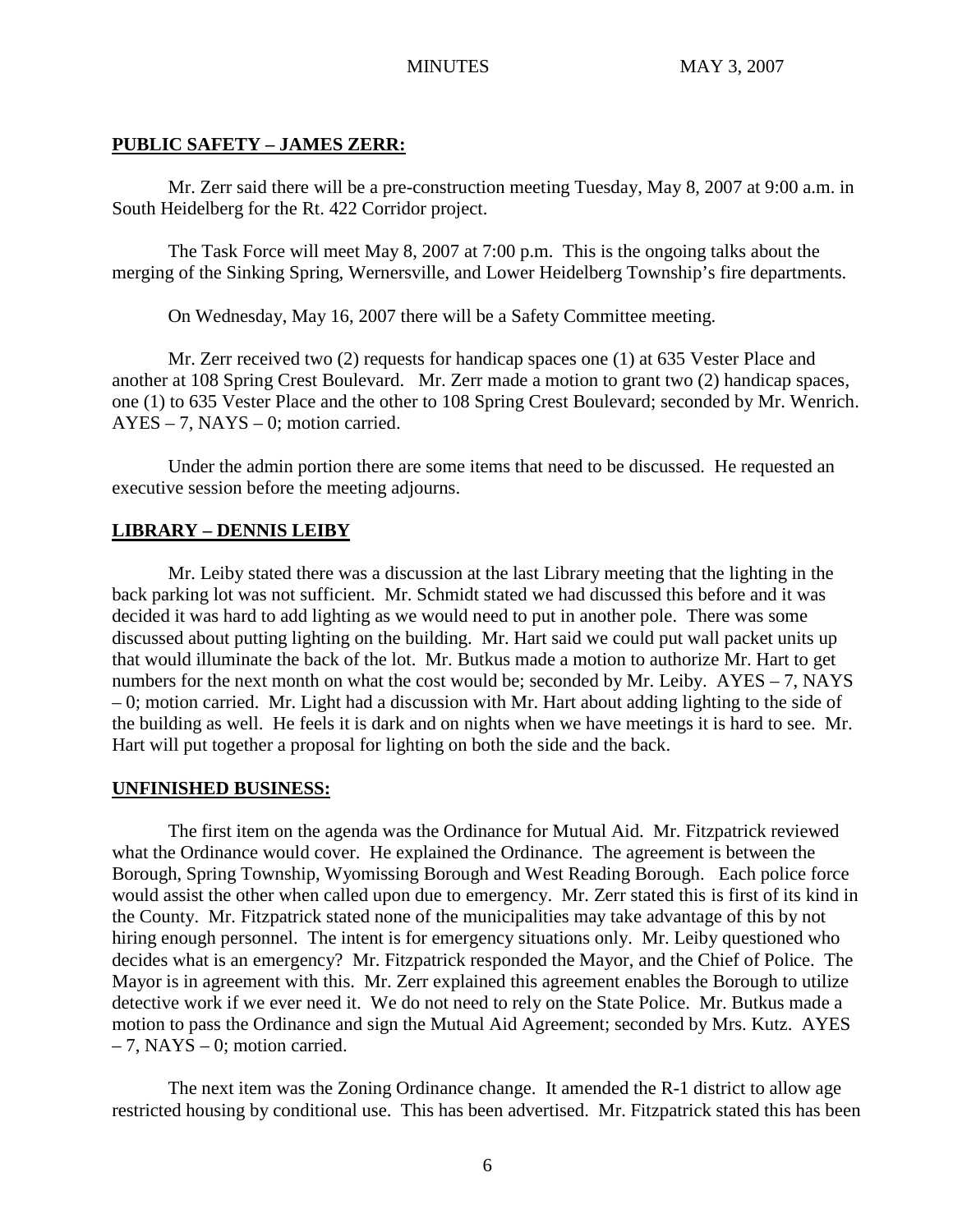## **UNFINISHED BUSINESS (cont'd):**

gone over many times. He explained what is in the Ordinance and what must be adhered to. Mr. Schmidt said this has been discussed at length over several months. In addition, if we do want to make any changes to this Ordinance, it would hold up adoption for at least another thirty (30) days. It will also need to be re-advertised. Mrs. Kutz made a motion to adopt the Ordinance as it stands; seconded by Mr. Butkus. Mr. Schmidt called for a roll call vote.  $AYES - 7$ ,  $NAYS - 0$ ; motion carried.

The next issue was the Ordinance changes to the West Side Emergency Management Agency. Mr. Fitzpatrick gave a brief history of this board. There are some housekeeping changes that need to be made. Mrs. Shade explained the first change entails bringing the number of each municipalities representatives down from two (2) to one (1) with an alternate. The next change is that they must go out to bid for any item over \$10,000.00 just like the municipalities do. This was also advertised for adoption. Mr. Light made a motion to adopt the Ordinance accepting the changes of the West Side Emergency Management Agency; seconded by Mr. Zerr. AYES – 7, NAYS – 0; motion carried.

The Civil Services changes were next. Mr. Fitzpatrick stated the Mayor, the Chief and members of the Civil Service Commission have gotten together and agree there should be some changes to the Civil Service rules and regulations. There are a couple of "definitional" changes he felt should be made. There are some minor additions to provisions need to be made. The applicant's age must be at least twenty one (21) years of age, it was 18 prior. There were changes to the physical fitness requirements. There were a few minor changes. He prepared a Resolution making these changes. The rules were adopted in 1984. Mr. Wenrich made a motion to adopt the Resolution making the changes; seconded by Mr. Zerr.  $AYES - 7$ ,  $NAYS - 0$ ; motion carried.

The next item was the Intermunicipal Agreement with Spring Township allowing Borough residents to dump their yard waste at their sites. We need to adopt the Ordinance but it must be advertised first. Mr. Zerr made a motion to have Mr. Fitizpatrick draw up the Ordinance for the yard waste site with Spring Township; seconded by Mr. Wenrich. AYES – 7, NAYS – 0; motion carried.

The Memorial Day Parade is Monday, May 28, 2007 at 10:00 a.m. Mrs. Kutz stated it starts on Broad Street and ends up at the VFW. There will be a carnival following the Memorial Service. There will be hot dogs, sodas, and games for the children to play. Mr. Butkus stated there is no rain date. Mr. Light is still looking for Council members that will be in the parade.

The next item was an update of the fire squad vehicle. Mr. Zerr deferred to Mr. Fitzpatrick. Mr. Fitzpatrick said that we authorized him to get financing for the vehicle. However, we first need to authorize Mr. Wentzel to negotiate the terms of the contract. The vehicle is actually going to be built and we will not acquire this vehicle till sometime next year. It would be premature to go for financing as most of the loans are only good for 90 days to 120 days maximum. We really will need to wait till November for that. Once again he said we need to authorize Mr. Wentzel to negotiate a contract and bring that back to Council for their approval. Mr. Butkus made the motion to authorize Mr. Wentzel to negotiate a contract; seconded by Mr. Wenrich.  $AYES - 7$ ,  $NAYS - 0$ ; motion carried.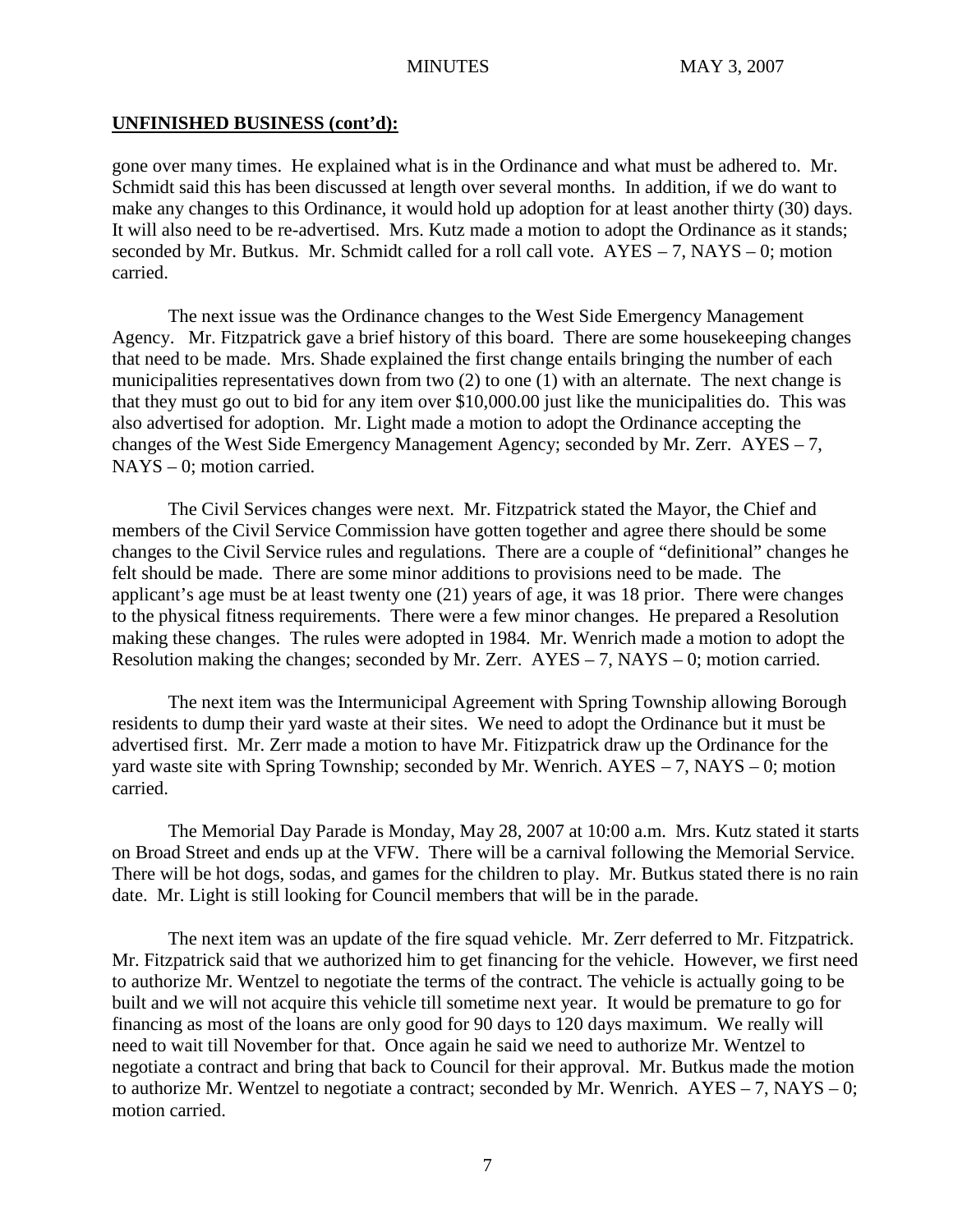## **UNFINISHED BUSINESS (cont'd):**

The last issue was the bid outcome on the lawn equipment. Mr. Hart stated all the pieces are gone. We netted \$920.00.

## **NEW BUSINESS:**

There will be a flu clinic on Wednesday, October 17, 2007 from 1 p.m. to 4 p.m. It is open to the general public. The flu shot will be available at a cost of \$25.00 and the pneumonia shot will be \$45.00. This is all tentative and if there is a shortage the clinic might need to be cancelled.

We received a resignation from Mr. Warren Bingaman. He served as the Chairman of the Planning Commission. Mr. Zerr made a motion to accept with sorrow the resignation of Mr. Warren Bingaman and direct the Borough Secretary to place an ad looking for a replacement on the Planning Commission; seconded by Mr. Wenrich. AYES – 7, NAYS – 0; motion carried.

Mayor Noecker requested permission to attend the PSAB and the Mayor's Association convention in King of Prussia. It is a four (4) day convention. Mr. Butkus made a motion to send the Mayor to the convention at a cost not to exceed \$500.00; seconded by Mr. Leiby.  $AYES - 7$ , NAYS – 0; motion carried.

# **PUBLIC COMMENT:**

Mrs. Yarger questioned what kind of background is needed to serve on the Planning Commission. Mr. Ludgate stated she had a good background as her field is engineering.

# **EXECUTIVE SESSION:**

An executive session was called for by Mr. Zerr for personnel issues at 9:00 p.m.

# **RECONVENE:**

Council reconvened at 9:30 p.m.

Mr. Light made a motion to give a 41/2% raise to our street crew retroactive to January 1, 2007; seconded by Mr. Butkus. AYES – 6, NAYS – 0, ABSTAIN – 1 (Mr. Zerr); motion carried.

Mr. Zerr made a motion to accept the resignation of Miss Holly Guldin; seconded by Mr. Light. AYES – 7, NAYS – 0; motion carried. Mr. Zerr made a motion to hire Mrs. Stephanie Burkholder as a clerk at a rate of \$10.50 per hour to go to \$11.00 per hour after six (6) months probation; seconded by Mr. Butkus.  $AYES - 7$ ,  $NAYS - 0$ ; motion carried. She will be starting Monday, May 6, 2007.